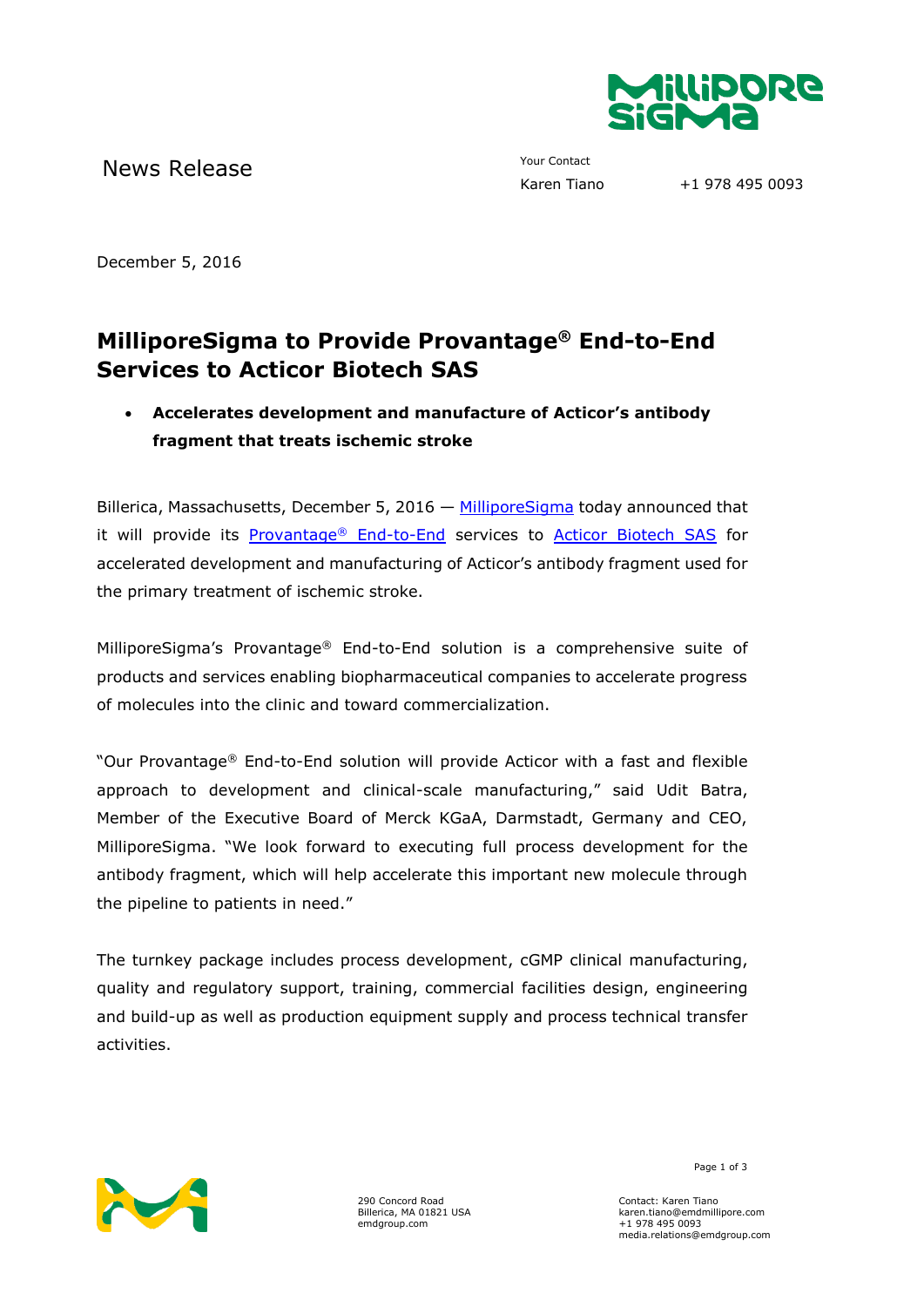

## **News Release**

"Stroke is the third leading cause of death in the world and the first cause of disabilities in adults," said Gilles Avenard, CEO, Acticor Biotech. "Motivated by these statistics, we are developing innovative therapeutic strategies for safe and effective emergency treatment of the acute phase of ischemic strokes. Through our collaboration with MilliporeSigma, we now have access to a comprehensive set of development and manufacturing services that will help us deliver on our mission."

MilliporeSigma's Provantage® End-to-End solution delivers important benefits and addresses key challenges for biopharmaceutical companies at all life cycle stages in any geography, including established biopharmaceutical companies decentralizing manufacturing that must rapidly and efficiently establish local production capabilities. With an end-to-end approach, MilliporeSigma can facilitate and accelerate transfer of an entire process to a new location. Early-stage companies with limited manufacturing capabilities, resources and infrastructure benefit from a partner with best-in-class unit operations and the support and expertise to develop processes and production facilities.

All Merck KGaA, Darmstadt, Germany news releases are distributed by email at the same time they become available on the EMD Group website. In case you are a resident of the U.S. or Canada please go to www.emdgroup.com/subscribe to register again for your online subscription of this service as our newly introduced geo-targeting requires new links in the email. You may later change your selection or discontinue this service.

#### **About the Life Science Business of Merck KGaA, Darmstadt, Germany**

The life science business of Merck KGaA, Darmstadt, Germany, which operates as MilliporeSigma in the U.S. and Canada, has 19,000 employees and 65 manufacturing sites worldwide, with a portfolio of more than 300,000 products enabling scientific discovery. Udit Batra is the global chief executive officer of MilliporeSigma.

Merck KGaA, Darmstadt, Germany completed its \$17 billion acquisition of Sigma-Aldrich in November 2015, creating a leader in the \$125 billion global life science industry.

Merck KGaA of Darmstadt, Germany is a leading company for innovative and top-quality hightech products in healthcare, life science and performance materials. The company has six businesses – Biopharmaceuticals, Consumer Health, Allergopharma, Biosimilars, Life Science and Performance Materials – and generated sales of €12.85 billion in 2015. Around 50,000 employees work in 66 countries to improve the quality of life for patients, to foster the success of customers and to help meet global challenges.

Merck KGaA, Darmstadt, Germany is the world's oldest pharmaceutical and chemical company – since 1668, the company has stood for innovation, business success and responsible entrepreneurship. Holding an approximately 70 percent interest, the founding family remains the majority owner of the company to this day. Merck KGaA, Darmstadt, Germany holds the global rights to the name and the trademark "Merck" internationally except for the United